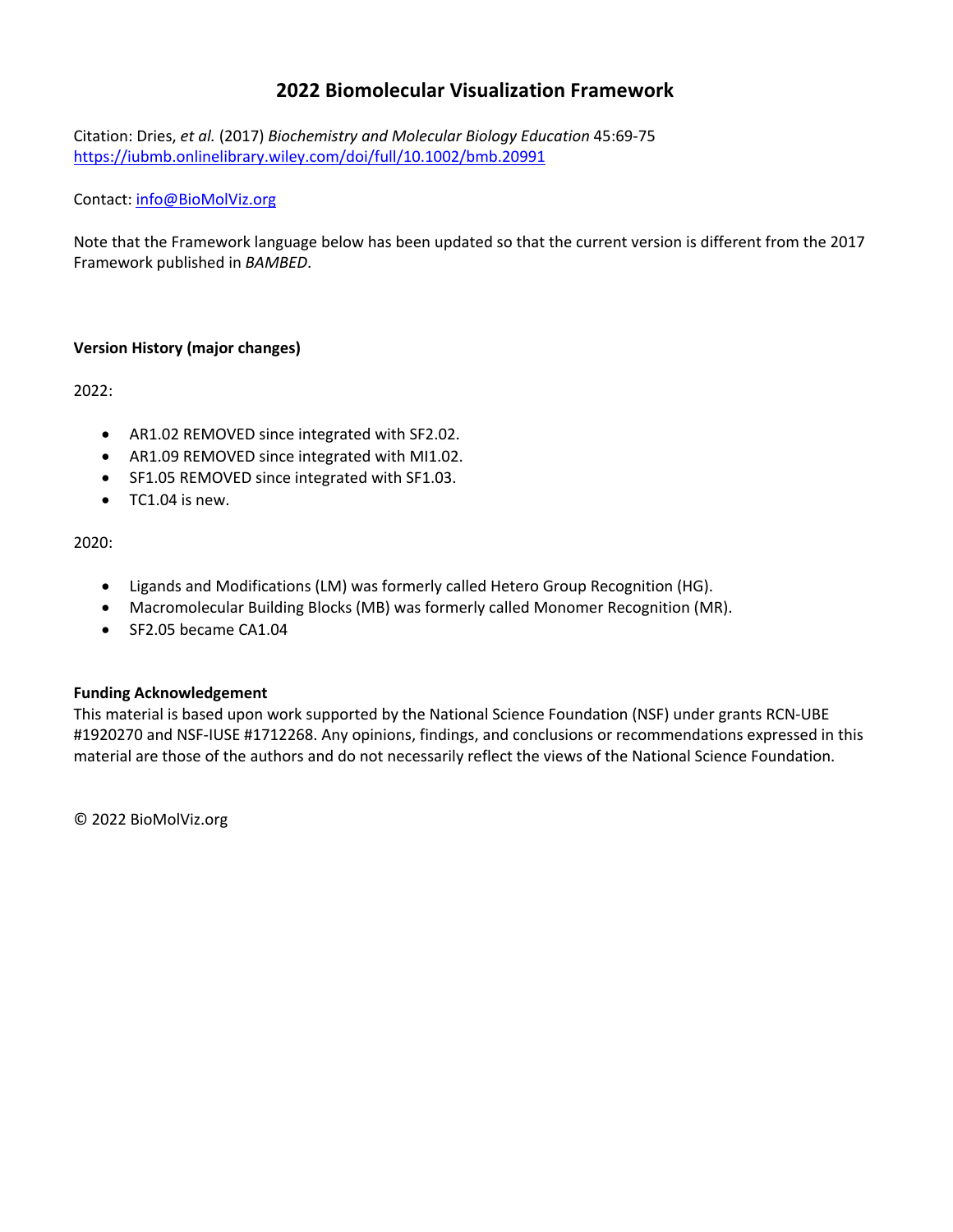**Atomic Geometry (AG) -** three-atom and four-atom dihedral/torsion angles, metal size and metal-ligand geometries, steric clashes.

**AG1. Students can describe the ideal geometry for a given atom within a molecule and deviations from the ideal geometry due to neighboring interactions.**

**AG1.01** Students can identify atomic geometry/hybridization for a given atom. (Novice)

**AG1.02** Students can measure bond angles for a given atom. (Novice)

**AG1.03** Students can identify deviations from the ideal bond angles. (Amateur)

**AG1.04** Students can explain deviations from the ideal bond angles due to local effects. (Amateur, Expert)

**AG1.05** Students can predict the effect of deviations from ideal bond angles on the structure and function of a macromolecule. (Expert)

**AG1.06** Students can identify the geometric features of bonds (e.g., peptide bond, glycosidic, phosphoester). (Novice, Amateur)

**AG2. Students can compare and contrast different structural conformations with regard to energy, addition of substituents, and impact on structure/function of a macromolecule.**

**AG2.01** Students can describe different conformations that a structure can adopt using visualization tools. (Amateur)

**AG2.02** Students can describe different conformations of atoms about a bond using visualization tools. (Novice)

**AG2.03** Students can distinguish energetically favorable and unfavorable conformations that a structure can adopt. (Amateur)

**AG2.04** Students can predict the effect of a given substituent on the structure and function of a macromolecule (e.g., substituent on a carbohydrate/ligand, R groups/rotamers, phosphorylation, methylation of nucleic acids, post-translational modifications). (Expert)

### **AG3. Students can describe dihedral/torsion angles in biomolecules.**

**AG3.01** Students can identify a dihedral/torsion angle in a three-dimensional representation of a molecule. (Novice)

**AG3.02** Students can identify the planes between which a dihedral/torsion angle exists within a threedimensional representation of a macromolecule. (Novice)

**AG3.03** Students can identify phi, psi, and omega torsion/dihedral angles in a three-dimensional representation of a protein. (Amateur)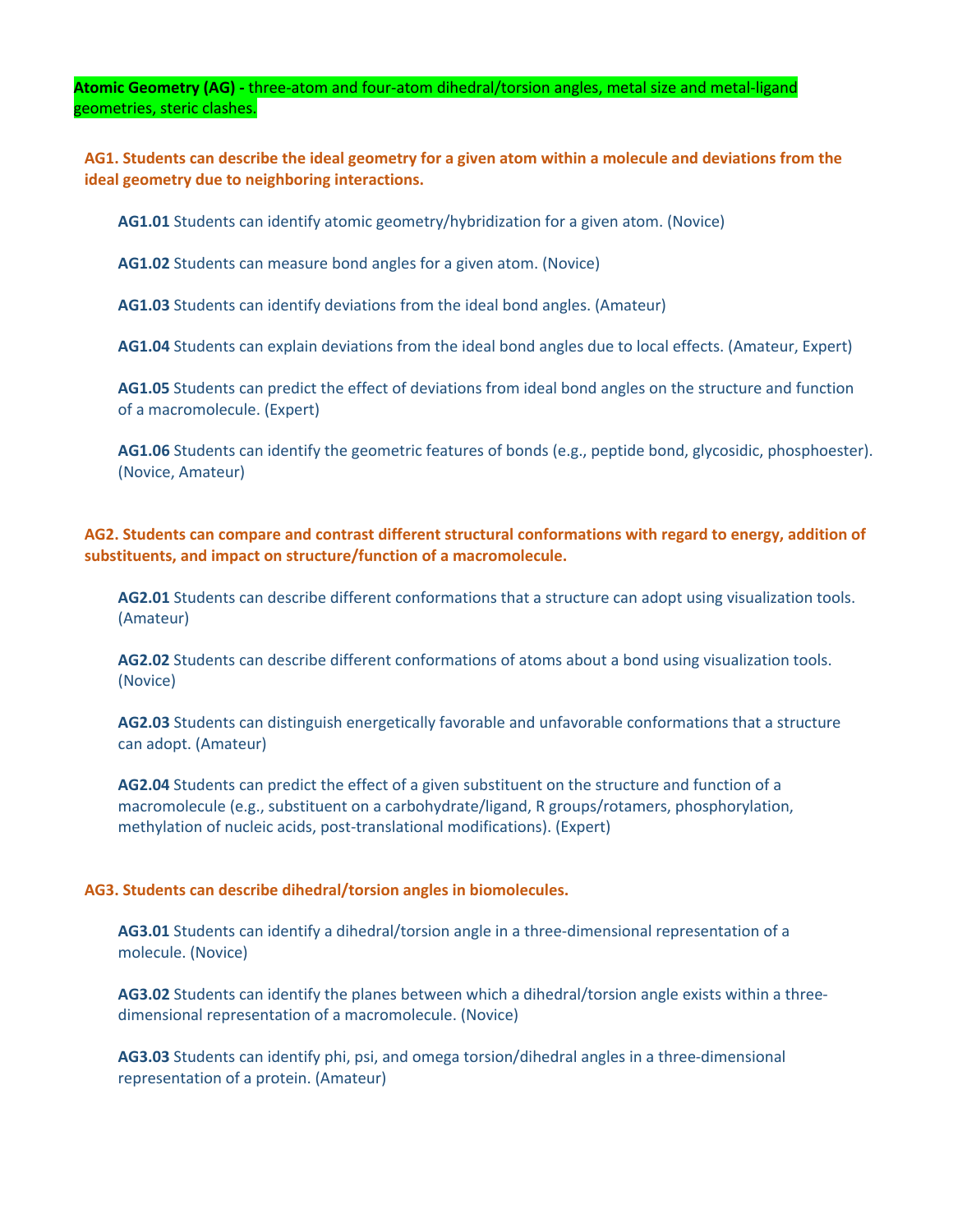**Alternate Renderings (AR)** - Rendering of a macromolecular structure such as a protein or nucleic acid structure in various ways from the simplest possible way (connections between alpha carbons) to illustration of secondary structure (ribbons) to surface rendering and space filling.

**AR1. Students can interpret or create molecular images that convey features such as secondary structure, CPK coloring, and active sites.**

**AR1.01** Students can manipulate rendered structures to illustrate molecular properties. (Novice)

**AR1.02** REMOVED (integrated with SF2.02)

**AR1.03** Students can describe or label structural differences among multiple structures. (Amateur, Expert)

**AR1.04** Students can infer information from rendering a structure in different ways. (Novice, Amateur, Expert)

**AR1.05** Students can create renderings that distinguish secondary structural features. (Novice)

**AR1.06** Students can create an information rich rendering of a structure that depicts structural features found in the literature. (Amateur)

**AR1.07** Students can create an information rich rendering of a structure containing ligands, covalent modifications, and noncanonical amino acids or nucleotides. (Amateur, Expert)

**AR1.08** Students can use molecular visualization to tell a story about a macromolecular structure. (Expert)

**AR1.09** REMOVED (integrated with MI1.02)

**AR1.10** Students can convert textbook images of small molecules into 3D representations in a molecular visualization program. (Amateur)

**AR2. Students can choose the best rendering of a macromolecule to use in a given situation. AR2.01** Students can recognize that a cartoon rendering is a summary of the detail in a line rendering. (Novice, Amateur)

**AR2.02** Students can describe the atoms and their representations in different renderings (e.g., coloring, showing hydrogens/double bonds). (Novice)

**AR2.03** Students can identify or create a suitable rendering, or combination of renderings, for a specific purpose (e.g., a surface rendering overlaid with a cartoon to highlight the van der Waals surface alongside secondary structure, or active site sticks shown over a cartoon). (Novice, Amateur)

**AR2.04** Students can identify the limitations in various renderings of molecular structures. (Amateur)

**AR2.05** Students can understand the level of detail of different molecular representations. (Novice, Amateur, Expert)

**AR2.06** Students can transition comfortably between equivalent 2D and 3D renderings of biomolecules. (Novice, Amateur, Expert)

**AR2.07** Students can use and interpret color in the context of macromolecules to clarify and/or highlight features (e.g., coloring amino acids differently by property, different molecules uniquely in a complex, protein chains, secondary structure). (Novice)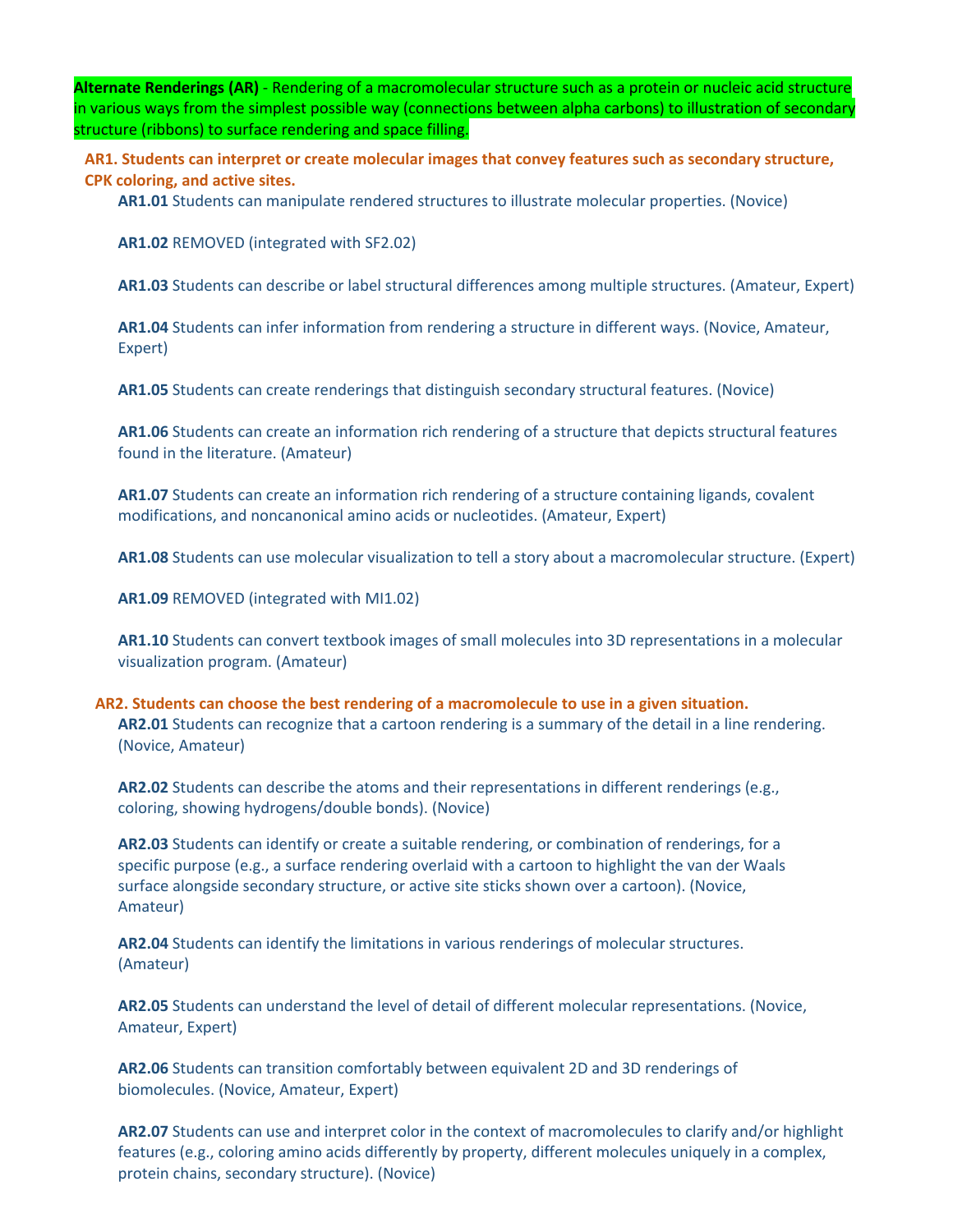**Construction and Annotation (CA)** - Ability to build macromolecular models, either physical or computerized, and, where possible, add commentary, either written or verbal, to tell a molecular story.

**CA1. Students can compose information-rich renderings of macromolecule-ligand interactions.**

**CA1.01** Students can construct and annotate a model of a macromolecule bound to a ligand. (Amateur)

**CA1.02** Students can construct a model of a macromolecule bound to a ligand and identify the types of molecular interactions. (Amateur)

**CA1.03** Students can construct a model of a macromolecule bound to a ligand and assess the importance of molecular interactions. (Expert)

**CA1.04** Students can produce a model of a macromolecule based on a known structure of a related macromolecule. (Amateur, Expert)

# **CA2. Students can compose a rendering to predict the cellular location of a protein (e.g., extracellular, membrane associated, or cytoplasmic) based on the properties and orientations of functional groups.**

**CA2.01** Students can design a rendering that conveys properties such as polarity, charge, secondary structure, etc. to suggest the cellular location of a macromolecule. (Amateur)

**CA2.02** Students can create protein images with colored polar/nonpolar residues to determine whether they fold with a hydrophobic core. (Amateur)

**CA2.03** Students can create images to display polar/nonpolar residues and propose a role for the protein and/or how it interacts with its environment - and that the predictions would be plausible based on the protein. (Amateur)

**CA2.04** Students can make accurate predictions of the location/function of the protein that incorporates additional protein features, such as transmembrane helices, apparent docking surfaces, etc. (Expert)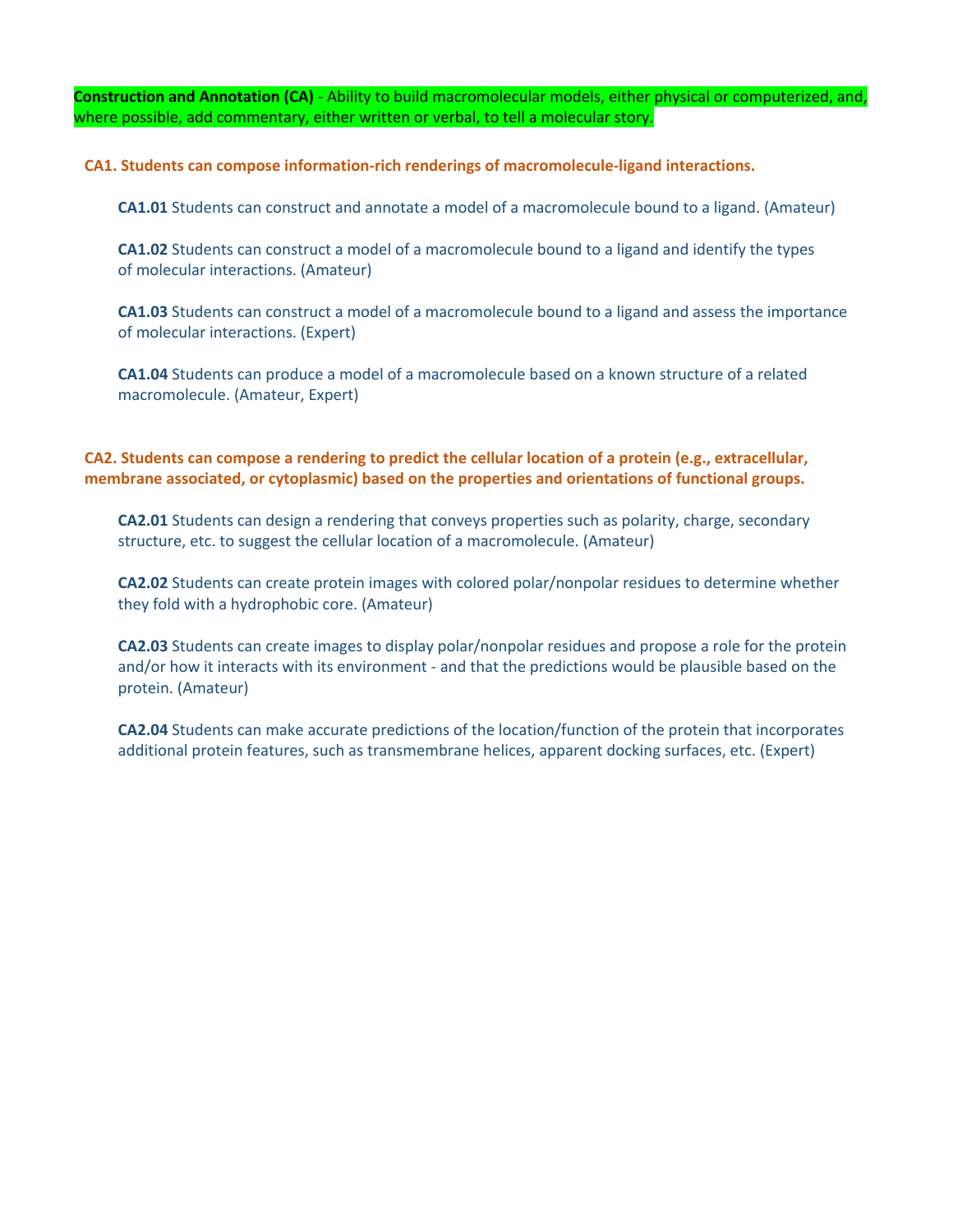**Ligands and Modifications (LM)** - Metals and metal clusters, additions such as glycosylation, phosphorylation, lipid attachment, methylation etc.

**LM1. Students can identify ligands and modified building blocks (e.g., hydroxyproline, aminosaccharides, modified nucleobase) within a rendered structure.**

**LM1.01** Students can use the annotation associated with a pdb file to identify and locate ligands and modified building blocks in a given biomolecule. (Amateur)

**LM1.02** Students can visually identify non-protein chemical components in a given rendered structure. (Amateur)

**LM1.03** Students can distinguish between nucleic acid and ligands (e.g., metal ions) in a given nucleic acid superstructure. (Amateur)

**LM1.04** Students can explain how a ligand in a given rendered structure associates with the biomolecule (e.g., covalent interaction with residue X). (Amateur)

**LM1.05** Students can locate/identify ligands and modified building blocks in unannotated structures and describe their role. (Expert)

**LM2. Students can describe the impact of a ligand or modified building block on the structure/function of a macromolecule.**

**LM2.01** Students can look at a given rendered structure and describe how the presence of a specific ligand or modified building block alters the structure of that biomolecule. (Amateur)

**LM2.02** Students can explain how the removal of a particular ligand or modified building block would alter the structure of a given biomolecule. (Expert)

**LM2.03** Students can use molecular visualization tools to predict how a specified ligand or modified building block contributes to the function of a given protein. (Amateur, Expert)

**LM2.04** Students can predict how a ligand or modified building block contributes to the function of a protein for which the structure has been newly solved. (Expert)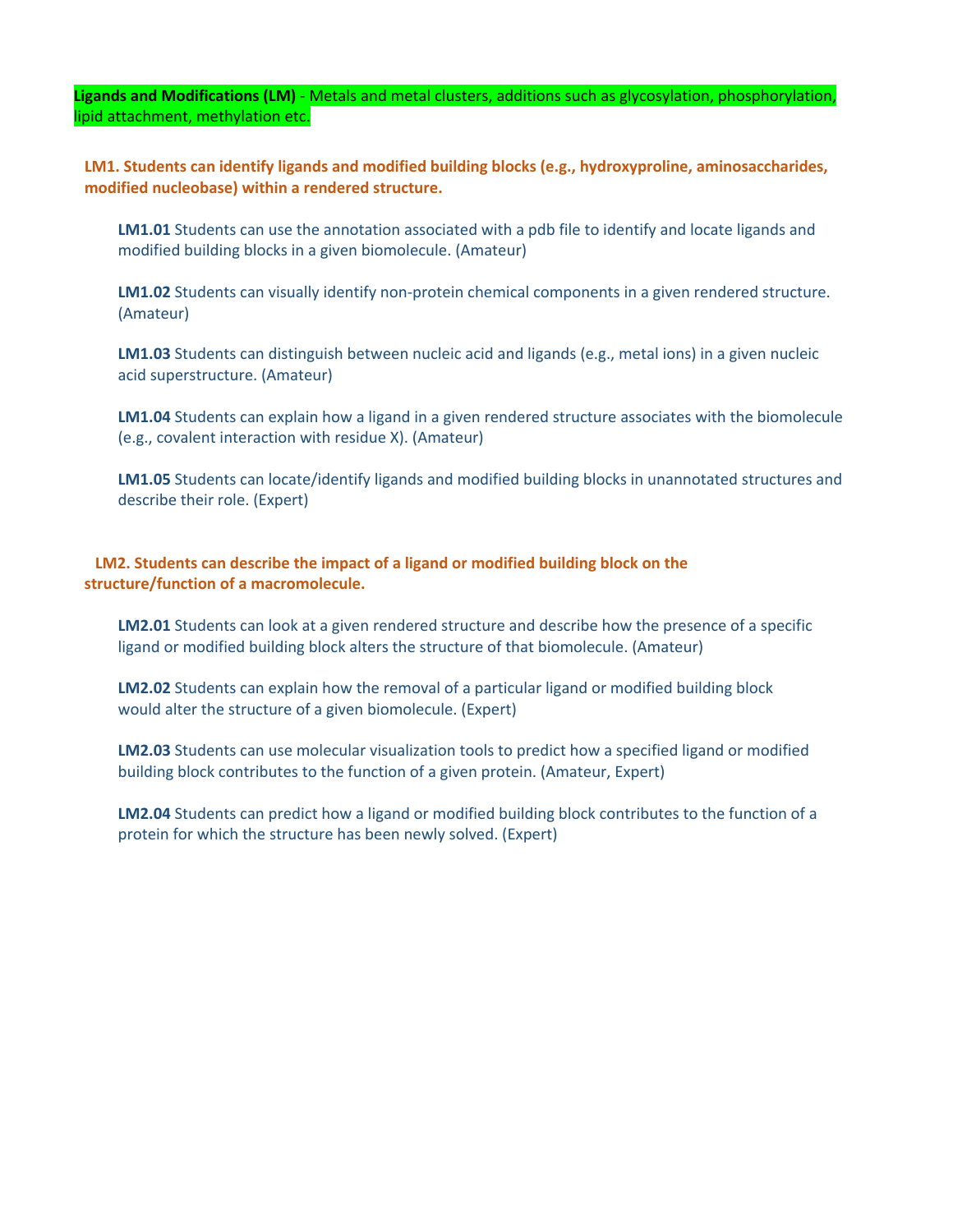**Macromolecular Assemblies (MA)** - Polypeptides, oligosaccharides, and nucleic acid and lipid superstructures (e.g. protein–nucleic acid complexes, lipid membrane-associated proteins).

**MA1. Students can describe various macromolecular assemblies.**

**MA1.01** Students can identify individual biomolecules in a macromolecular assembly. (Novice, Amateur, Expert)

**MA1.02** Students can describe functions of individual biomolecules within a macromolecular assembly. (Novice, Amateur, Expert)

**MA1.03** Students recognize the various lipid ultrastructures (e.g., micelles, bicelles, vesicles, and lipid bilayers) in a 3D structure. (Novice)

### **MA2. Students can compose information-rich renderings of macromolecular assemblies.**

**MA2.01** Students can render a macromolecular assembly to highlight individual structures. (Amateur)

**MA2.02** Students can render a macromolecular assembly to illustrate structural features (e.g., binding interfaces, symmetry, tertiary structure, etc.). (Novice, Amateur, Expert)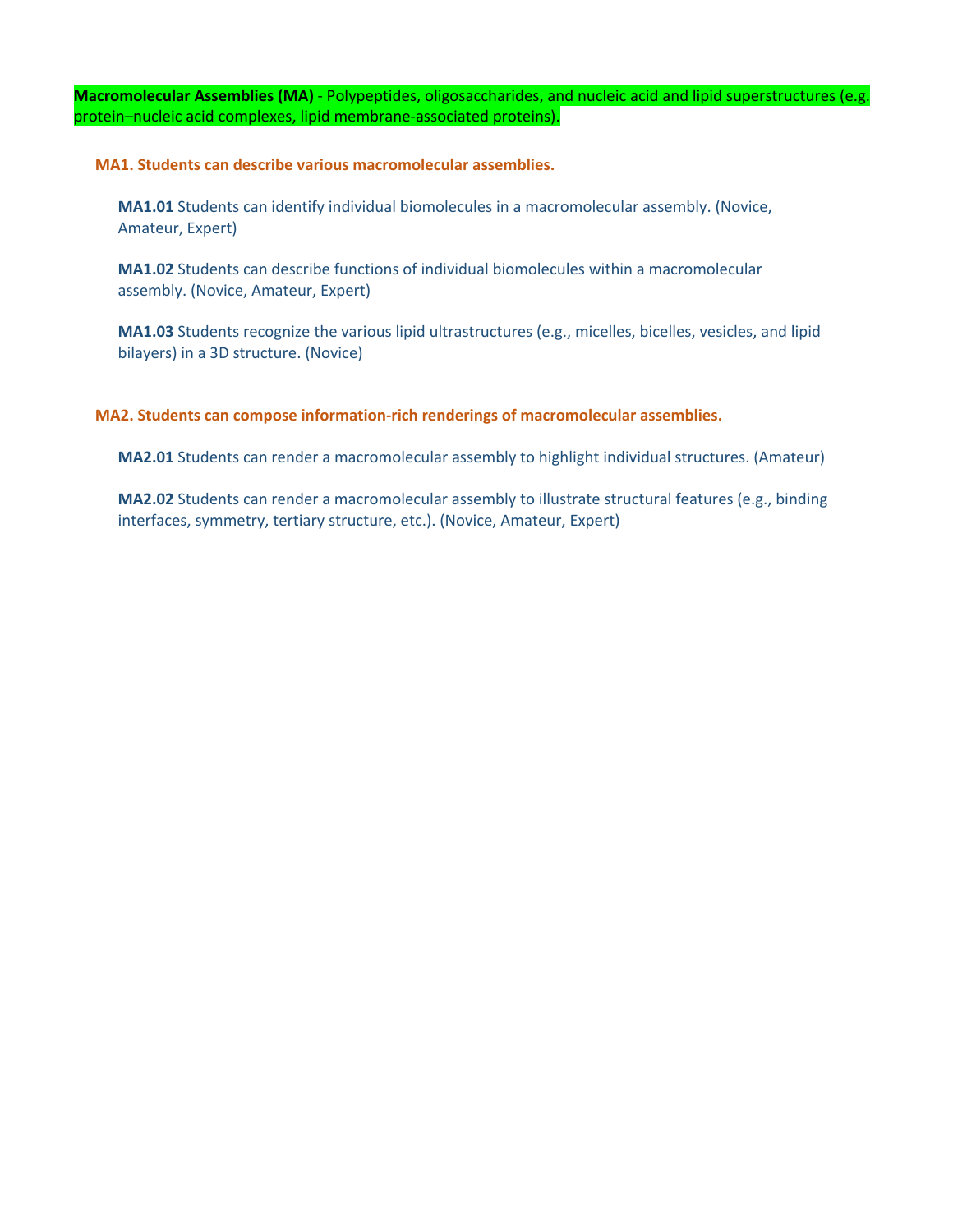**Macromolecular Building Blocks (MB)** - Recognition of native amino acids, nucleotides, sugars, and other biomonomer units/building blocks. Understanding of their physical and chemical properties, particularly regarding functional groups.

**MB1. Students can identify individual building blocks of biological polymers.**

**MB1.01** Given a rendered structure of a biological polymer, students can identify the ends of a biological polymer. (Novice, Amateur, Expert)

**MB1.02** Given a rendered structure, students can divide the polymer into its individual building blocks. (Novice)

**MB1.03** Given a rendered structure, students can identify the individual building blocks. (Novice)

**MB2. Students can describe the contributions different individual building blocks make in determining the 3D shape of the polymer.**

**MB2.01** Students can describe the physical/chemical properties of an individual building block/functional group in a rendered structure of a polymer. (Amateur)

**MB2.02** Students can describe the significance of the location of individual building blocks within the 3D structure of a polymer (protein, carbohydrate, or nucleic acid). (Novice, Amateur, Expert)

**MB2.03** Students can identify physical/chemical properties of individual building blocks/functional groups in different local environments. (Amateur)

**MB2.04** Using a visualized structure, students can identify stereochemistry (e.g., in carbohydrate, lipid, and protein structures). (Amateur)

**MB2.05** Students can modify/mutate a building block to change the 3D structure of a polymer (protein, carbohydrate, or nucleic acid). (Amateur, Expert)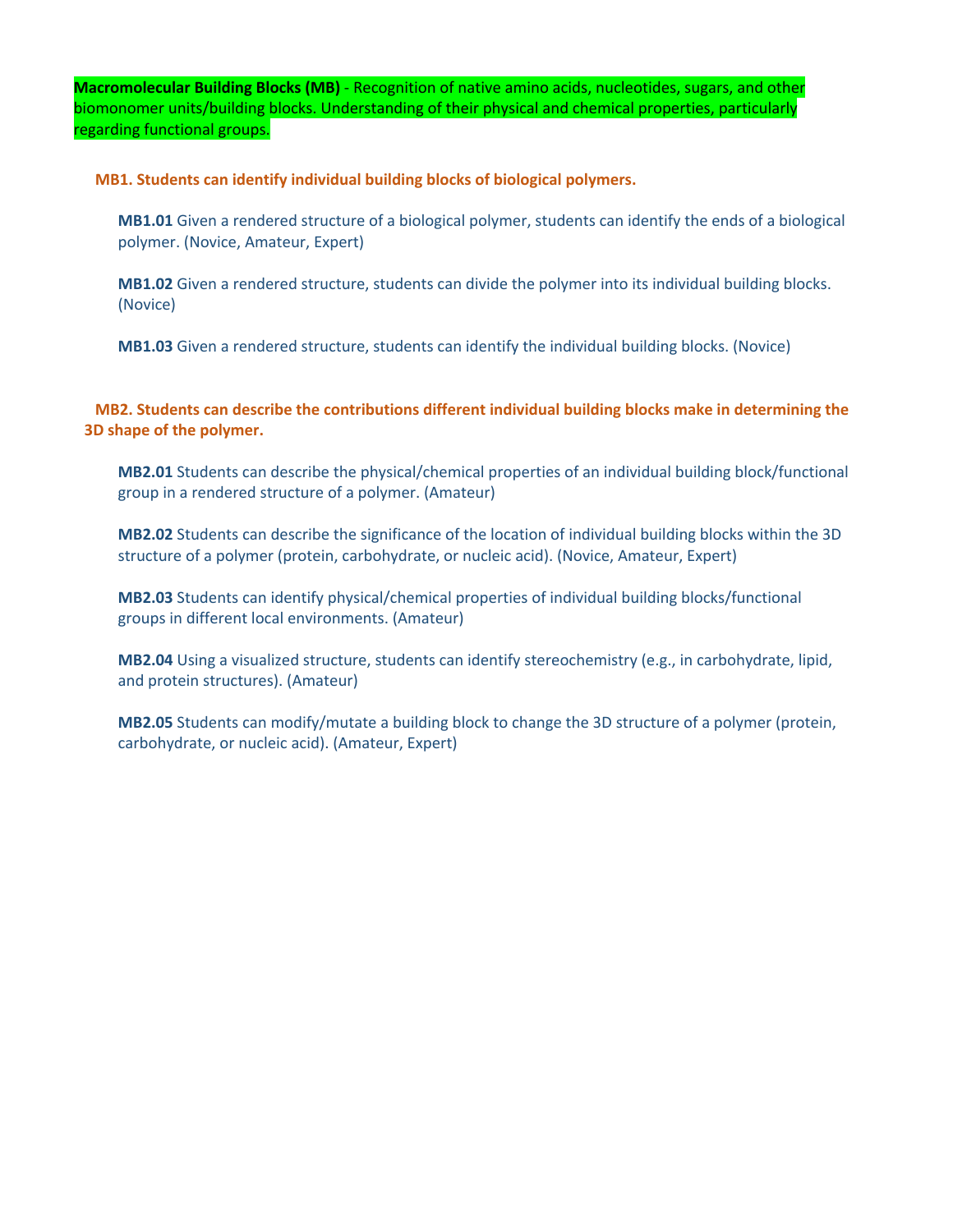**Molecular Dynamics (MD)** - Animated motion simulating conformational changes involved in ligand binding or catalysis, or other molecular motion/dynamics.

**MD1. Students can describe the impact of the dynamic motion of a biomolecule on its function.**

**MD1.01** Students can recognize that biological molecules have different conformations. (Novice, Amateur)

**MD1.02** Students can correlate molecular movement with function. (Novice, Amateur, Expert)

### **MD2. Students can predict limits to macromolecular movement.**

**MD2.01** Students can locate potential regions of flexibility and inflexibility in the structure of a biomolecule. (Novice, Amateur)

**MD2.02** Students can recognize acceptable/unacceptable movement within a macromolecule by determining whether the movement is within allowable bond angles. (Expert)

**MD2.03** Students can recognize acceptable/unacceptable movement within a macromolecule by determining whether the movement results in steric hindrance. (Amateur)

**MD2.04** Students can recognize acceptable/unacceptable movement within a macromolecule by considering the atomic packing constraints. (Expert)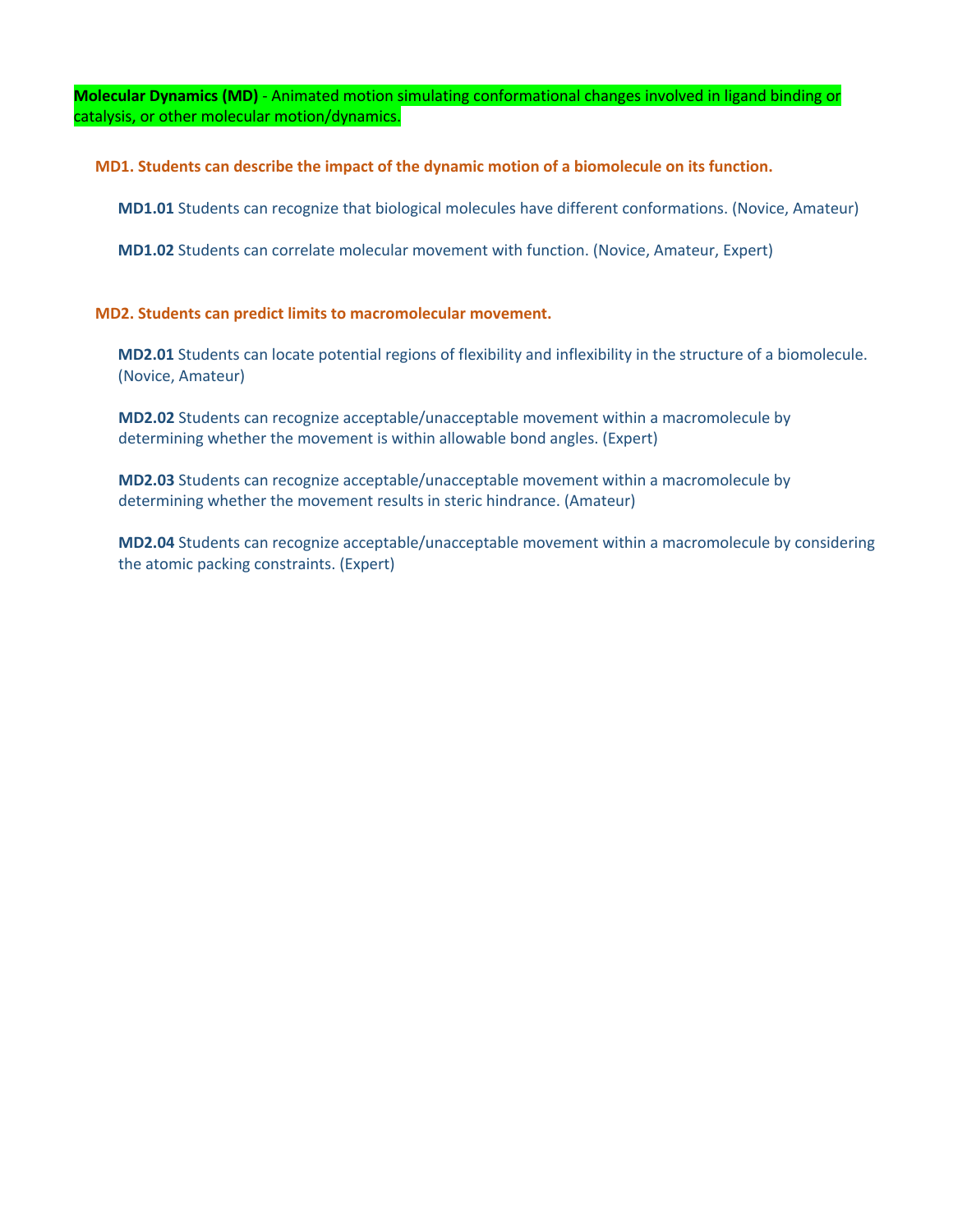**Molecular Interactions (MI)** - Covalent and noncovalent bonding governing ligand binding and subunit-subunit interactions.

**MI1. Students can predict the existence of an interaction using structural and environmental information (e.g. bond lengths, charges, pH, dielectric constant).**

**MI1.01** Students can distinguish between covalent and noncovalent interactions. (Novice)

**MI1.02** Students can identify different noncovalent interactions (e.g., hydrogen bonds, ionic interactions, van der Waals contacts, induced dipole) given a 3D structure. (Amateur)

**MI1.03** Students can predict whether a functional group (region) would be a hydrogen bond donor or acceptor. (Amateur)

**MI1.04** Students can render the 3D structure of a biomolecule so as to demonstrate the ionic interactions and/or charge distribution of the different non-covalent interactions. (Amateur)

**MI1.05** As it relates to a particular rendered structure, students can rank the relative strengths of covalent and noncovalent interactions. (Amateur)

#### **MI2.Students can evaluate the effect of the local environment on various molecular interactions.**

**MI2.01** Students can identify regions of a biomolecule that are exposed to or shielded from solvent. (Novice)

**MI2.02** Students can identify other molecules in the local environment (e.g., solvent, salt ions, metals, detergents, other small molecules) that impact a molecular interaction of interest. (Novice)

**MI2.03** Students can predict the impact of other molecules in the local environment (e.g., solvent, salt ions, metals, detergents, other small molecules) on a molecular interaction of interest. (Amateur)

**MI2.04** Students can predict the pKa of an ionizable group based on the influence of its local threedimensional environment. (Amateur)

**MI2.05** Students can propose a change to the local environment that would yield a desired change in a molecular interaction. (Expert)

**MI2.06** Using molecular visualization tools, students can determine which intermolecular force is most critical to stabilizing a given interaction. (Expert)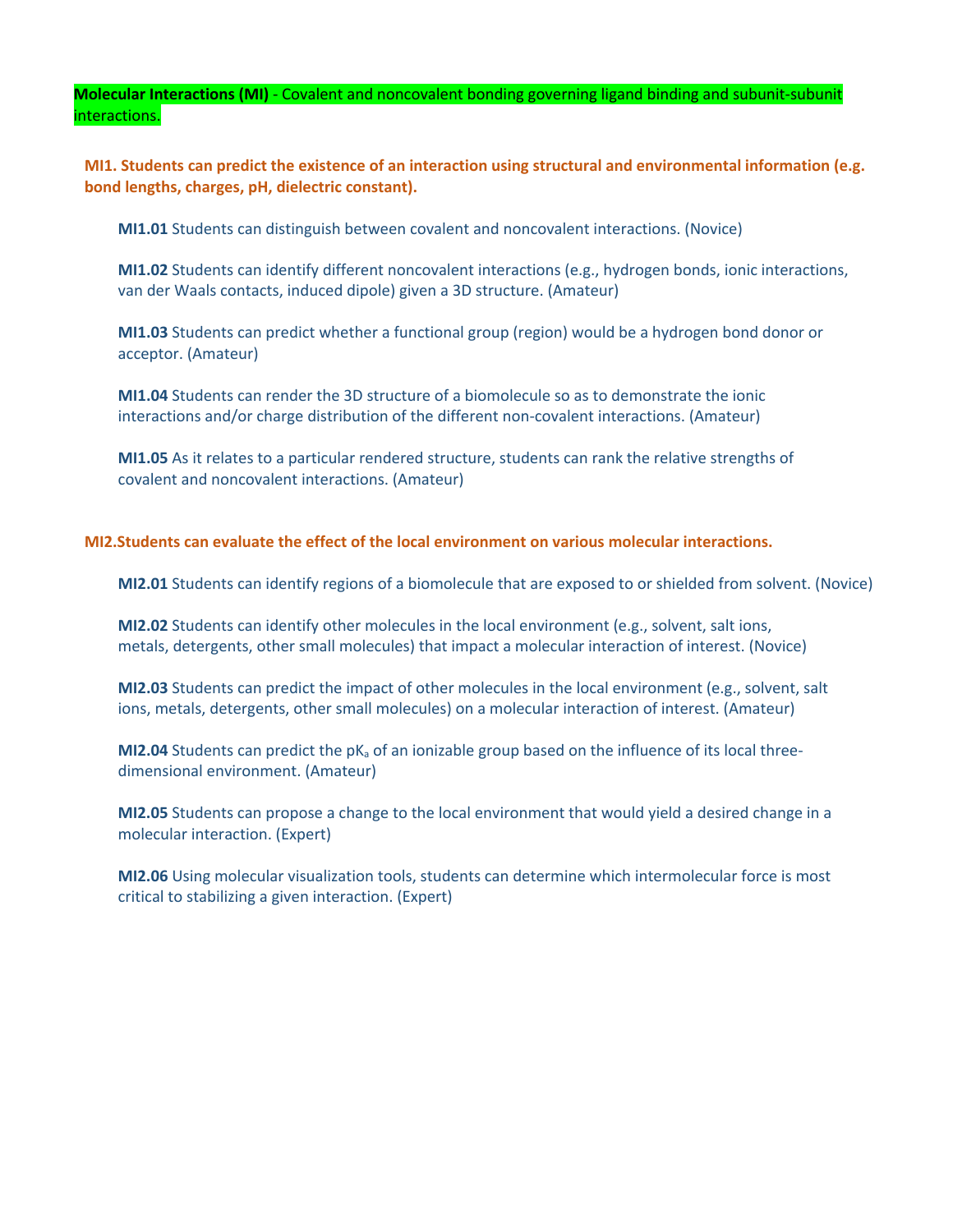**Symmetry/Asymmetry Recognition (SA)** - Recognition of symmetry elements within both single chain and multichain macromolecules.

**SA1. Students can identify symmetric or asymmetric features in rendered molecules.**

**SA1.01** Students can identify symmetric features in a rendered molecule (shown in fixed orientation). (Novice)

**SA1.02** Students can rotate a single macromolecule, multi-chain macromolecules (e.g., homo- or heteromers), complexes of macromolecules, and supramolecular assemblies to identify axes of symmetry. (Amateur)

**SA1.03** Students can identify symmetric and asymmetric features in rendered molecules after coloring a given rendered molecule to reveal structural features (charge, hydrophobicity, etc.). (Amateur)

### **SA2. Students can hypothesize the functional significance of symmetry or asymmetry in rendered molecules.**

**SA2.01** Students can explain the functional significance of rotational axes of symmetry (or asymmetry) in a given rendered molecule. (Novice, Amateur, Expert)

**SA2.02** Students can predict functional significance of symmetry (or asymmetry) in a given rendered molecule. (Amateur, Expert)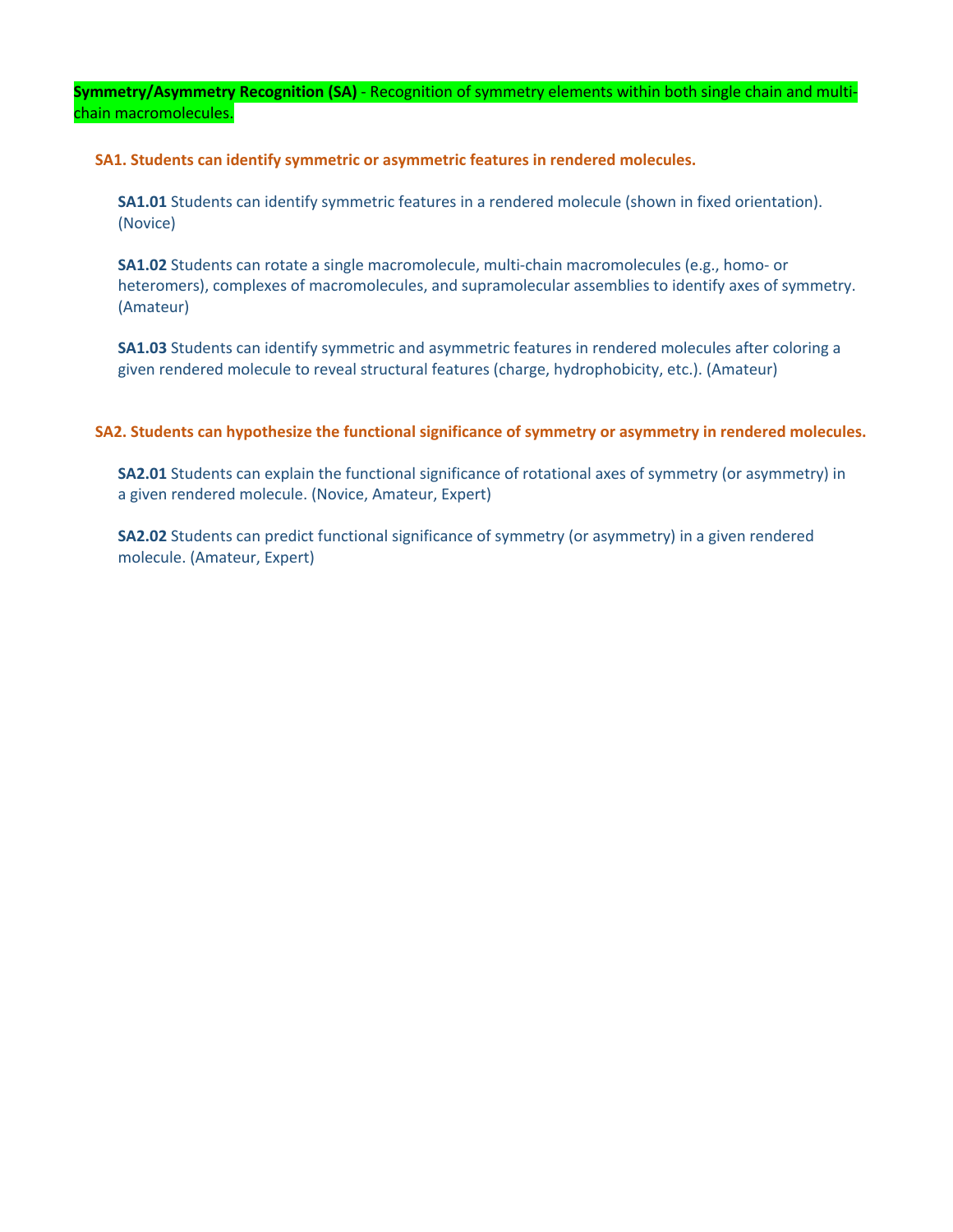**Structure-Function Relationship (SF) -** Active/binding sites, microenvironments, nucleophiles, redox centers, etc. (please also see LM2.03)

#### **SF1. Students can evaluate biomolecular interaction sites using molecular visualization tools.**

**SF1.01** Students can identify functionally relevant cofactors, ligands or substrates associated with a macromolecule and describe their role (e.g., an active site magnesium ion). (Amateur, Expert)

**SF1.02** Students recognize that the size and shape of the ligand must match the size and shape of the binding site. (Novice, Amateur)

**SF1.03** Students recognize that the polarity or electrostatic potential of a surface complements that of the ligand or substrate. (Novice, Amateur)

**SF1.04** Students recognize that the hydrophobicity of a surface complements that of the ligand or substrate. (Novice, Amateur)

**SF1.05** REMOVED (integrated with SF1.03)

**SF1.06** Students can use docking software to predict how the surface properties of a macromolecule guide and allow the binding of a ligand or substrate. (Amateur)

#### **SF2. Using molecular visualization, students can predict the function of biomolecules.**

**SF2.01** Students can recognize structurally related molecules. (Novice)

**SF2.02** Students can superimpose structurally related molecules. (Novice, Amateur)

**SF2.03** Students can identify functionally relevant features of a macromolecule (e.g., an active site cysteine, a functional loop). (Amateur)

**SF2.04** Students can predict molecular function given a binding site. (Amateur, Expert)

#### **SF3. Using molecular visualization, students can predict the function of an altered macromolecule.**

**SF3.01** Students can structurally alter a macromolecule. (Novice)

**SF3.02** Students can propose structural alterations to test interactions in a macromolecule. (Amateur)

**SF3.03** Students can predict the impact of a structural alteration on the function of a macromolecule. (Amateur, Expert)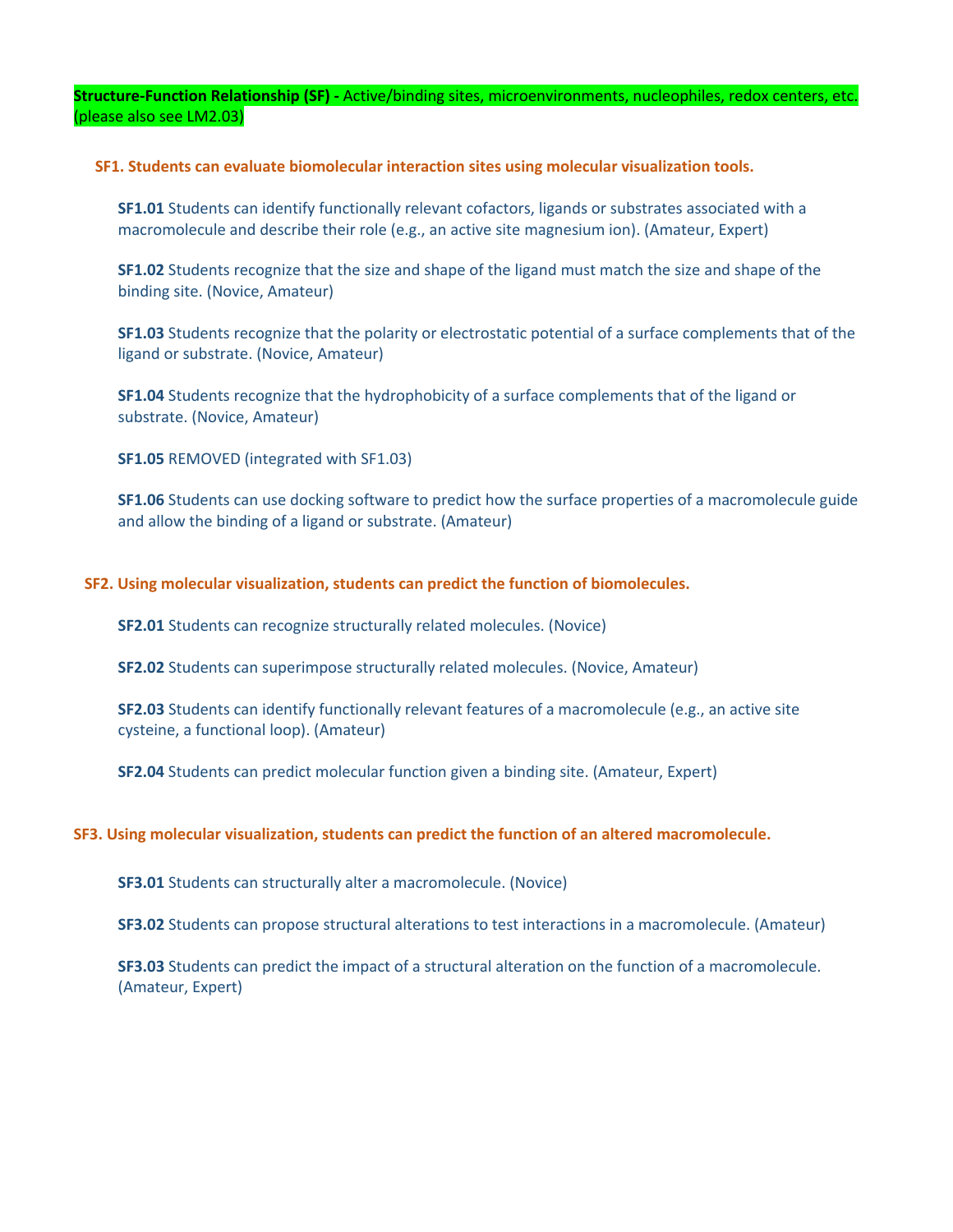**Structural Model Skepticism (SK)** - Recognition of the limitations of models to describe the structure of macromolecules.

**SK1. Students can critique the limitations of a structural model of a macromolecule.**

**SK1.01** Students can explain that the pdb file is a model based on data and that, as a model, it has limitations. (Novice, Amateur)

**SK1.02** Students associate resolution with reliability of atom positions. (Amateur)

**SK1.03** Students can identify building blocks (for example, amino acid side chains) whose orientation in a biopolymer is uncertain. (Expert)

**SK1.04** Students can evaluate the flexibility/disorder of various regions of a macromolecular structure. (Novice, Amateur, Expert)

**SK1.05** Students can reconcile inconsistent numbering of individual building blocks among species and structure files. (Novice)

**SK1.06** Students can utilize a Ramachandran plot/steric clashes to interpret the validity of a structure. (Amateur, Expert)

**SK1.07** Students can describe the limitations of a macromolecule-ligand docking simulation. (Amateur, Expert)

**SK2. Students can evaluate the quality of 3D models including features that are open to alternate interpretations based on molecular visualization and PDB flat files.**

**SK2.01** Students can evaluate a crystal structure for crystal packing effects. (Novice, Amateur, Expert)

**SK2.02** Students can resolve differences between the asymmetric unit and the functional biological assembly. (Expert)

**SK2.03** Students can differentiate functional ligands (with biological/biochemistry role) from nonfunctional ligands (most solvents, salts, ions, and crystallization agents). (Novice, Amateur, Expert)

### **SK3. Students can discuss the value of experimentally altering a biomolecule to facilitate structure determination.**

**SK3.01** Students can identify non-native structural features. (Amateur)

**SK3.02** Students can propose molecular modifications to facilitate structure determination. (Amateur, Expert)

**SK3.03** Students can propose a purpose for the introduction of non-native structural features to facilitate structure determination. (Amateur, Expert)